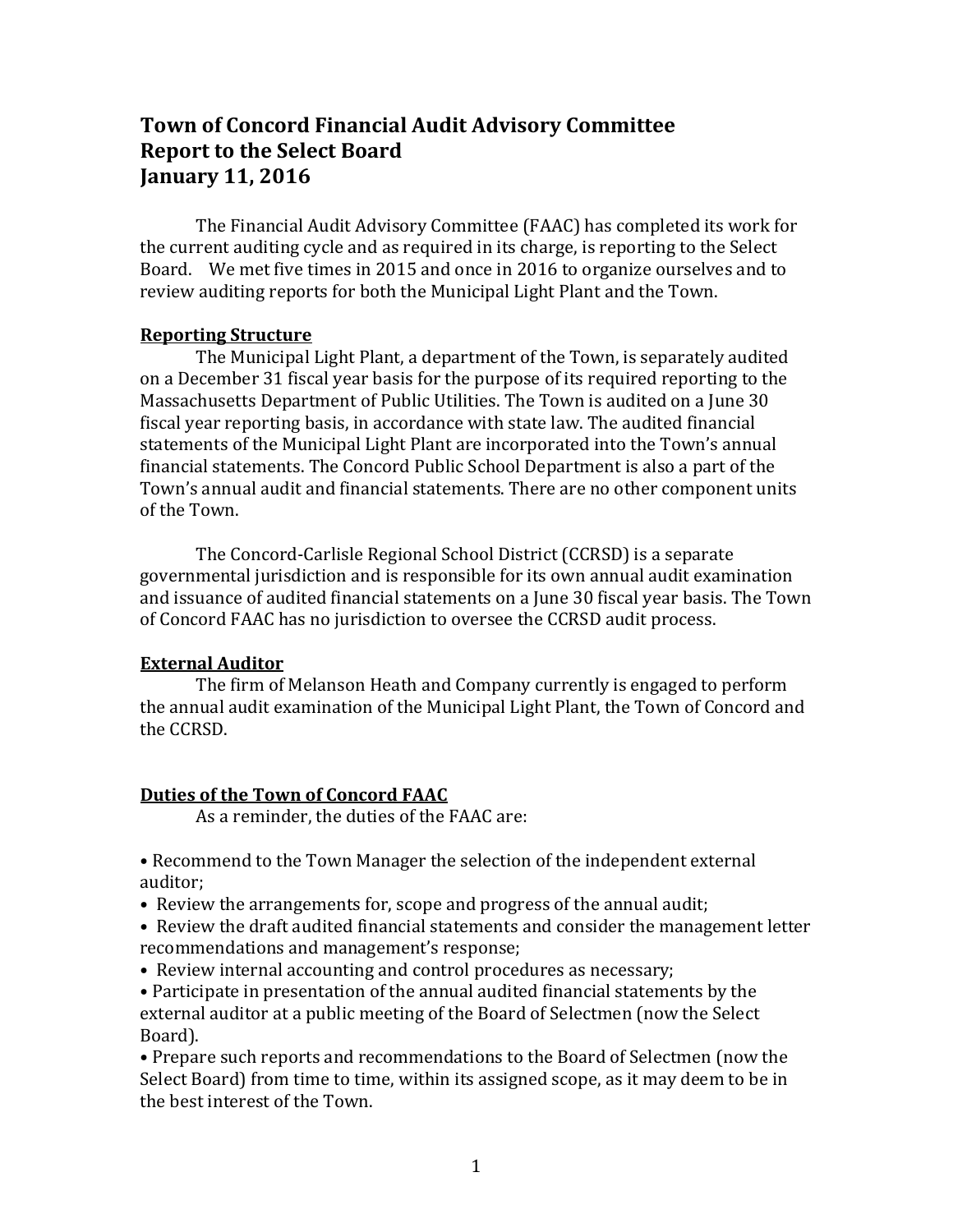We believe that with the submission of this report and the attendance at the Select Board meeting on Monday, January  $11<sup>th</sup>$ , the committee has discharged its duties, with the exception of the first item. That is, we have not as yet recommended to the Town Manager the selection of an independent external auditor. This will occur when and if the FAAC deems it to be in the best interest of the Town to solicit new proposals and initiate the process to select and appoint a new external audit firm.

## **Report on the activities of the FAAC**

Our report has four components: 1) comments on the audit process and management letter, 2) comments on the financial statements, 3) the effectiveness of the FAAC, and 4) possible changes to the FAAC Charge issued by the Select Board.

## 1. Audit Process and Management Letter:

As the report from Melanson Heath & Company indicates, the auditing process for both the Town and the Light Plant went smoothly and were completed in a timely manner. The audit committee complimented the Town and the Light Plant for the availability of required information and the cooperation of Town and Light Plant personnel. And, in our conversations with the audit team it was clear that our financial management team is highly regarded. The external auditors added a new person to this year's team, but this seemed to have caused no issues with the level of communication between the audit firm and town staff.

The Independent Auditor's report (page 10) indicates:

"In our opinion, based on our audit, the financial statements referred to above present fairly, in all material respects, the respective financial position of the governmental activities, the business – type activities, each major fund, and the aggregate remaining fund information of the Town of Concord Massachusetts, as of June 30, 2015, (except for the Concord Contributory Retirement System and Municipal Light Plant, which are as of and for the year ending December 31, 2014)…"

The same general conclusion was reached for the Light Plant.

The Independent Auditor's Management Letter contained a carry-over recommendation from the previous year that the "Town annually audit the Student Activity Funds, in accordance with the DESE's *Student Activity Fund Guidelines* issued in 2014." The Town's response was, "The Concord Public School Department commenced audit planning in 2015 for the Concord Middle School student activity funds in response to DESE Guidelines issued in 2014. After an assessment of the student activity funds, a determination of need will be made for audit services provided either by an outside independent auditor or by an internal auditor approved by the Concord Public School Committee. All recommendations and actions will conform with the DESE Guidelines."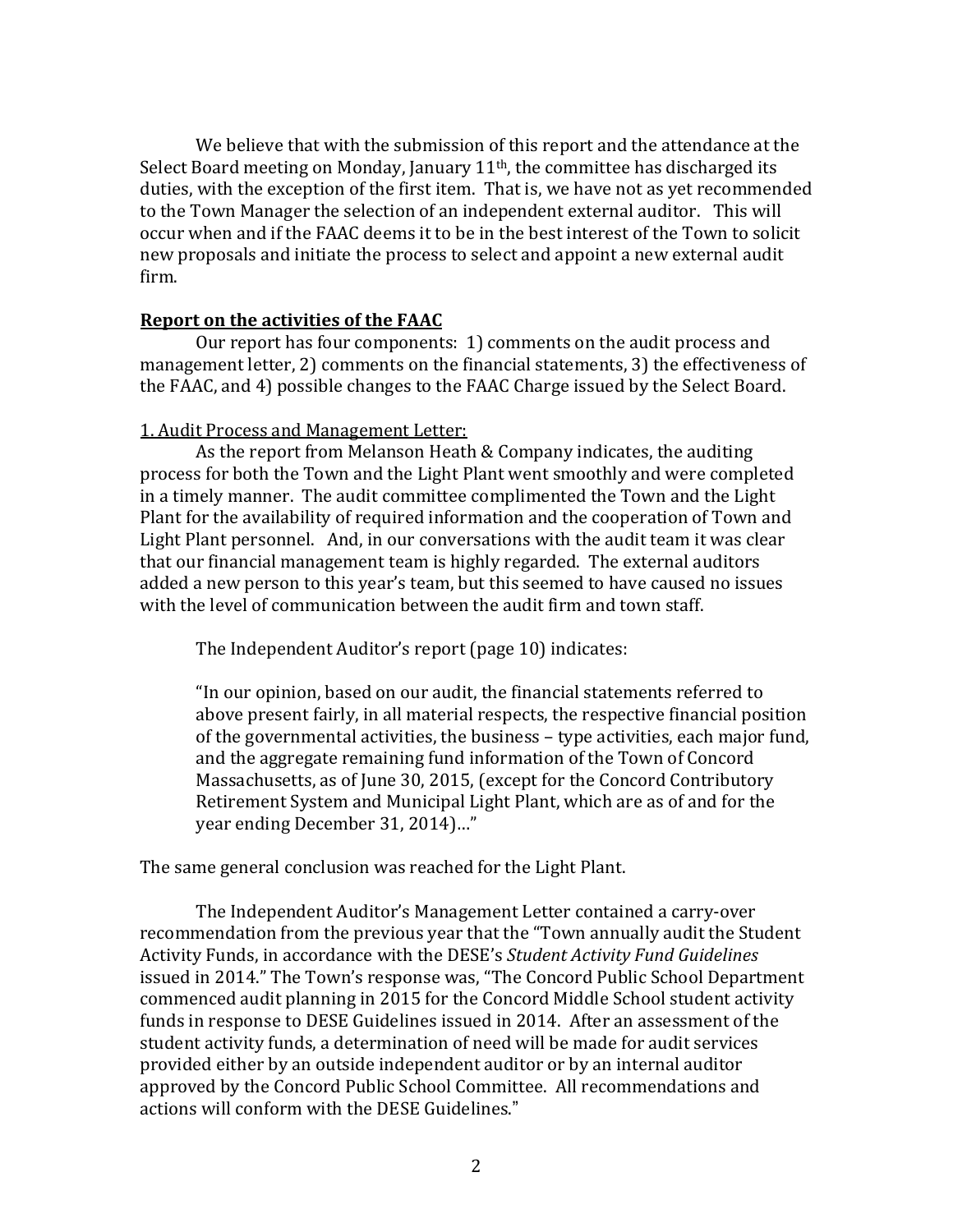The letter also contained a new recommendation:

"… that the Town prepare for the single audit changes by training staff and establishing… documented policies and procedures."

The Town responded by stating, "The Town recognizes the Single Audit changes and will take the necessary actions to implement these new requirements. "

Both of these recommendations relate not to the financial statements themselves but rather to internal controls within the Town. In the report, the auditors state:

"…the auditor considers internal control relevant to the entity's preparation and fair presentation of the financial statements in order to design audit procedures that are appropriate in the circumstances, but not for the purpose of expressing an opinion on the effectiveness of the entity's internal control."

This should not be understood to suggest that internal controls are either lacking or insufficient. If there were any material deficiencies in the Town or the Light Plant's internal controls, they would have been mentioned in the report and would have been included as necessary actions in the management letter. Similar language is contained in the Light Plant management letter.

The Light Plant's management letter contained nine recommendations for strengthening internal controls. For eight of these recommendations, The Light Plant has either already implemented the changes recommended or has agreed to take action to strengthen internal controls. The ninth recommendation involved access to the general ledger by a terminated employee. The light plant responded that,

"Management follows the Town's IT protocol for terminated employees which immediately locks former employees, whether terminated, retired or resigned, from access to any computer systems or any facilities. The instance identified by the auditor was a solitary variance from normal policy and was a short-term arrangement done with the knowledge and assistance of the IT Director and solely for the benefit of management."

#### 2. Comments on the Financial Statements

As expected, the Financial Statements contained in the audit report are extensive and comprehensive. In its presentation to the Select Board, the external auditors will highlight a number of statements they believe are significant. The FAAC has identified four issues to which special attention should be devoted.

a. Unrestricted Net position. On page 27 of the report, the next to last line of the first column, Governmental Activities, is Unrestricted Net Position and shows a negative amount of \$779,997. The Board should fully understand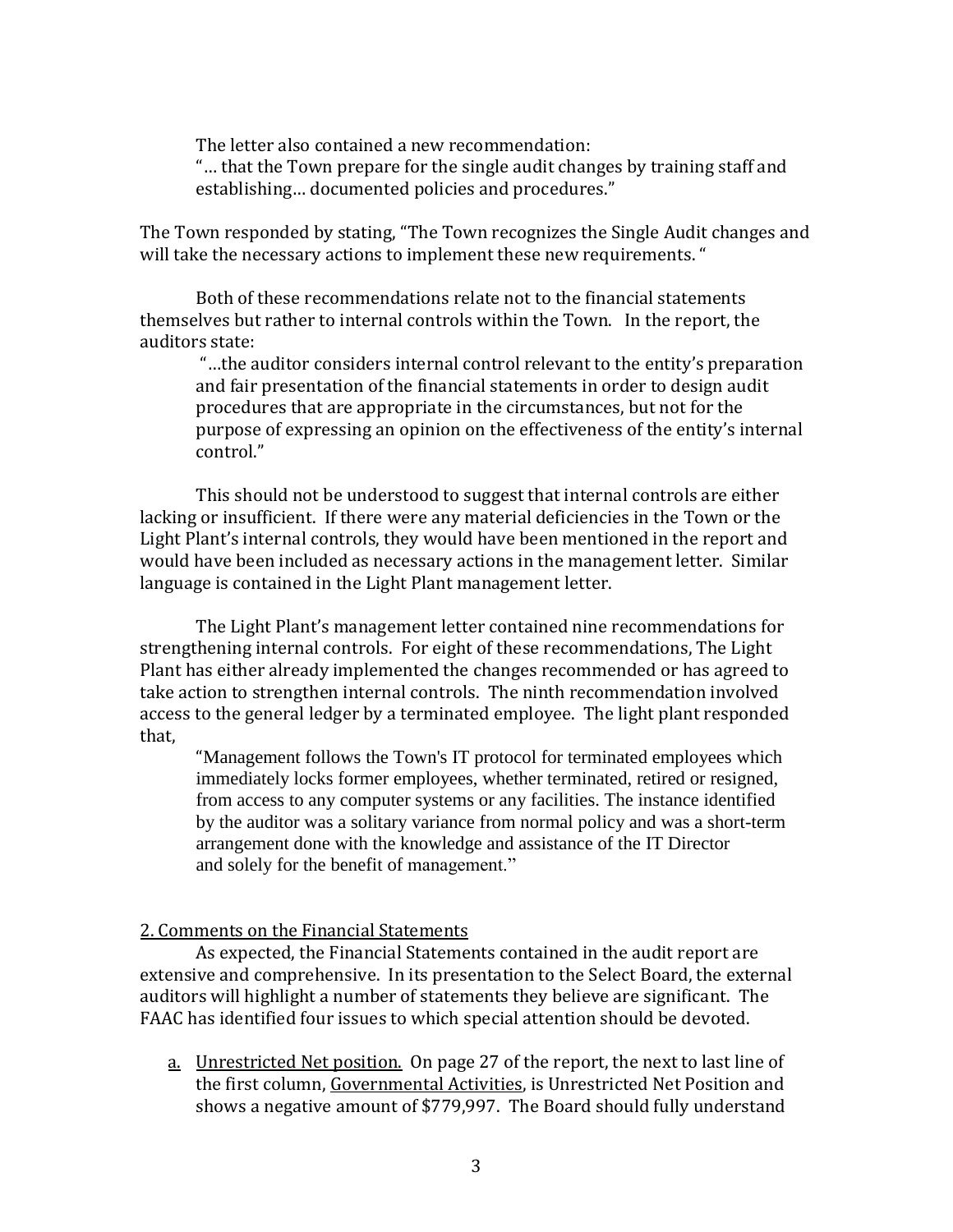how this number originates and its significance. (See section 2c).

- b. OPEB liabilities. On page 27 of the report under the category heading *liabilities* is the entry, Net OPEB obligation. This number does not, in fact, state the Town's full liabilities, but rather, it is the shortfall from FY09 to date of the Town's combined payments for current retirees and its OPEB Trust Fund contributions compared to the Annual Required Contribution determined by actuarial valuation of its long-term unfunded liability. This reporting is in accordance with the currently applicable OPEB reporting standard, Governmental Accounting Standards Board (GASB) Statement #45.
- c. Changes in accounting regulations, GASB Statements 67 and 68. The website below provides detailed information about two important changes that took effect with the June 30, 2015 financial statements regarding the reporting of long-term unfunded pension system liabilities, Government Accounting Standard Board Statements, numbers 67 and 68: [http://www.gasb.org/jsp/GASB/Page/GASBSectionPage&cid=1176163528472.](http://www.gasb.org/jsp/GASB/Page/GASBSectionPage&cid=1176163528472)

The statements revise and establish new financial *reporting* requirements for local government that provide pension benefits to employees. The most apparent impact is the entry shown on page 27 for "Net pension liability" in the Noncurrent liabilities section. This new entry in the Statement of Net Position (page 27) reports the full long-term unfunded pension liability on June 30, 2015 (using the market value of pension system assets) even though the Town has always fully met its annual required contribution based on an actuarial funding schedule.

This entry, then, is the source of the negative Unrestricted Net Position in the Governmental Activities column noted above. A negative number signifies that we have not yet met our long-term liabilities fully; the size of this negative number provides a sense of the magnitude of the problem that must be faced in future budgets. The change in this number in future years will provide information at a glance regarding how each year's results have reduced or increased our long-term liabilities.

d. Capital Expenditures and Depreciation. The Town's physical assets depreciate and each year the Town makes capital expenditures – adding new assets and improving others. While normal budgeting and reporting do not record depreciation of general assets (our streets and buildings, for example), the Balance Sheet on page 27 does record the impact of such noncash expense. On page 33 of the Report, both debt retirement and depreciation amounts for FY2015 are reported. As reported, debt principal repayments were greater than depreciation expense, indicating (broadly) that the Town's net assets base is increasing. This should be viewed positively. Long-term positive trends are also apparent in the 10-year table